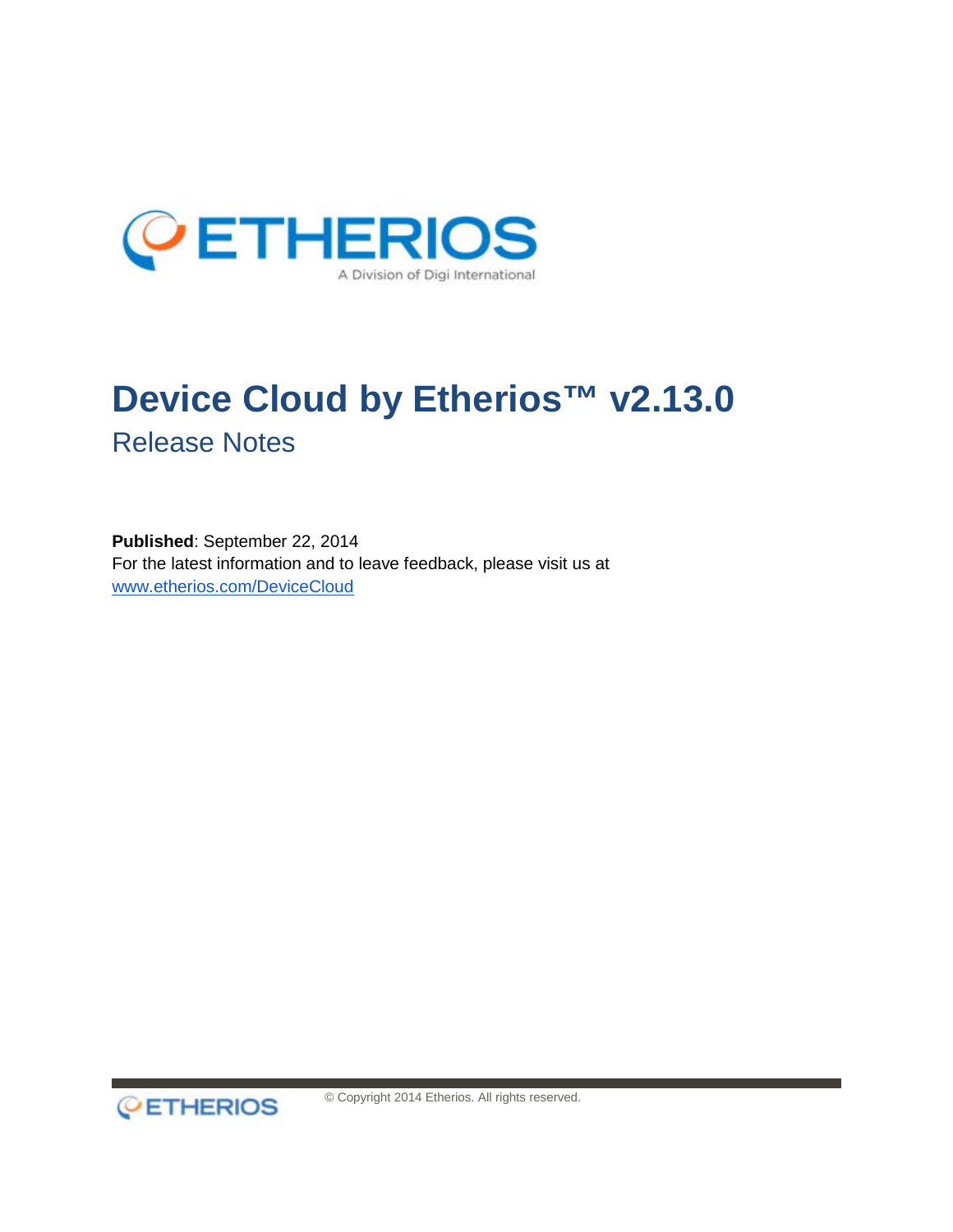#### **Contents**

**[I. Device Health Dashboard](#page-2-0)** 

**[II. System Alarm Refactoring](#page-2-1)** 

**[III. Ability to Restrict Device Connections to SSL only](#page-2-2)**